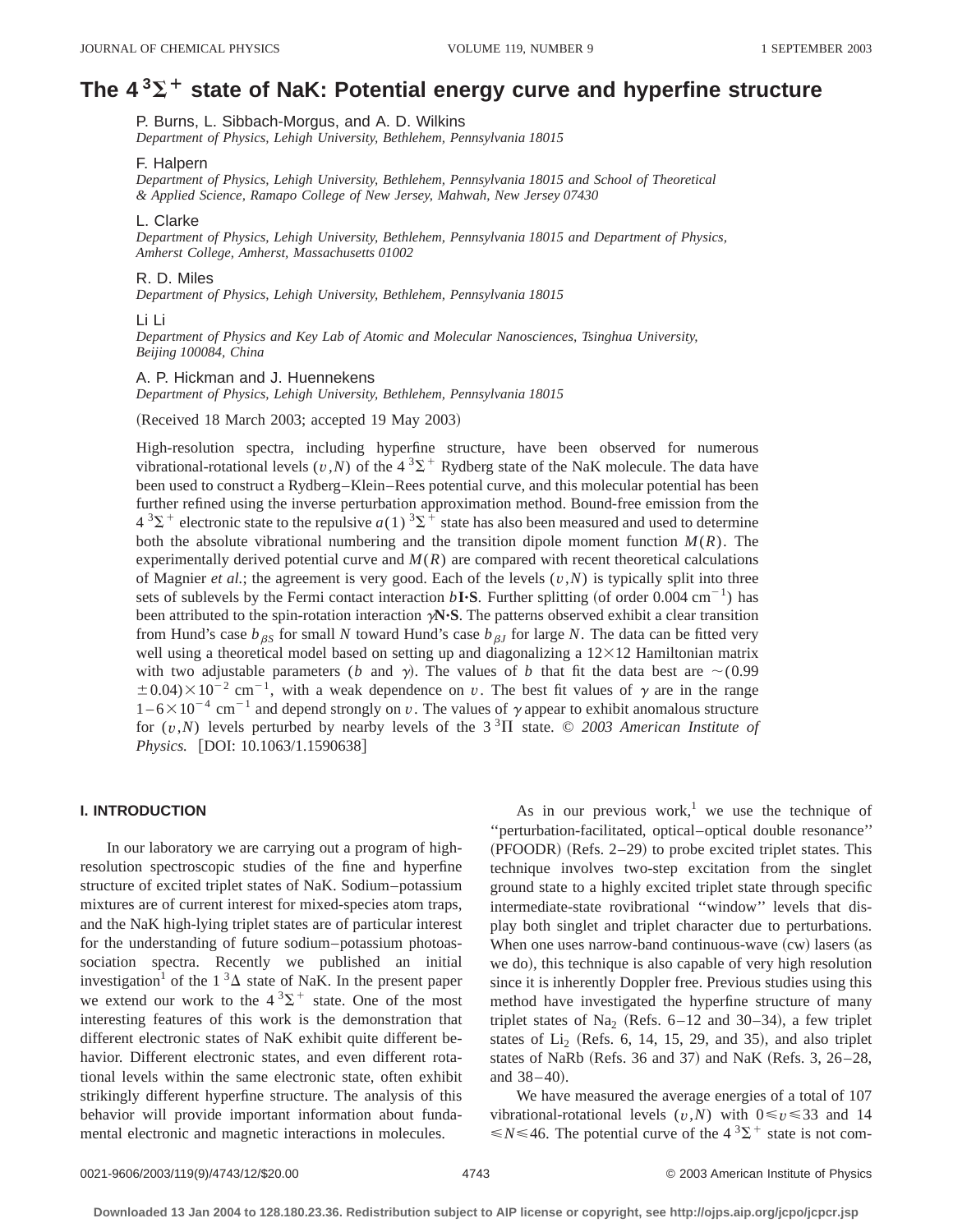pletely smooth; calculations by Magnier *et al.*41,42 indicate that it should exhibit a slight shelf. Our results indicate that a traditional Dunham expansion of the (*v*,*N*) level energies is unsatisfactory, so we developed an alternative expansion and used it to construct the Rydberg–Klein–Rees (RKR) potential curve. This RKR curve was then refined using the inverse perturbation approximation (IPA) method.<sup>43</sup> Both the RKR and IPA potentials exhibit a shelf that is slightly more pronounced than the one predicted by the calculations.

The  $4^3\Sigma^+$  state exhibits novel hyperfine structure since as a  $\Sigma$  state its first-order spin–orbit interaction is zero. This case is quite different from the situation observed in our previous study<sup>1</sup> of the 1<sup>3</sup> $\Delta$  state, where for each level (*v*,*N*) a large spin–orbit interaction leads to a coarse structure, and then the Fermi contact interaction  $bI \cdot S$  leads to a finer splitting. For the  $4^3\Sigma^+$  state, the Fermi contact interaction leads to the coarse structure, and a still finer structure has been observed, which we attribute to the spin-rotation interaction  $\gamma N \cdot S$ . The angular momentum coupling approximately follows Hund's case  $b_{\beta S}$ , although systematic deviations from this limit in the direction of case  $b_{\beta J}$  are clearly seen as N (nuclear rotation) increases. By numerically diagonalizing a model Hamiltonian, we are able to reproduce the observed energy levels for intermediate coupling cases with high accuracy. We achieve a satisfactory fit to the observed hyperfine energies of each rovibrational level with the adjustable parameters  $b$  and  $\gamma$ . The value of  $b$  depends weakly on  $v$ , and  $\gamma$  depends strongly on  $v$ .

This paper is organized as follows: Section II describes the details of the experiment and the data obtained. Section III describes the analysis and interpretation of the data. The discussion includes the spectroscopic parameters for the vibrational and rotational energy levels, the RKR and IPA potentials for the  $4 \, \mathrm{^{3} \Sigma^{+}}$  state, the general features of the hyperfine structure, and the methodology we have developed to model that structure. Section IV contains concluding remarks.

# **II. EXPERIMENT**

The experimental setup is the same as that described in Ref. 1 and is shown in Fig. 1 of that reference. Briefly, a mixture of sodium and potassium is heated in a fourarm cross heat-pipe oven. $44$ <sup>T</sup> The oven temperature is maintained in the range  $361-395$  °C. The densities of the various atomic and molecular species (at  $T \sim 380 \degree C$ ) are  $\sim 3.6$  $\times 10^{16}$  cm<sup>-3</sup> (atomic potassium),  $3.2\times 10^{15}$  cm<sup>-3</sup> (atomic sodium),  $2.9 \times 10^{14}$  cm<sup>-3</sup> (K<sub>2</sub>),  $5.8 \times 10^{13}$  cm<sup>-3</sup> (Na<sub>2</sub>), and  $1.6 \times 10^{14}$  cm<sup>-3</sup> (NaK).<sup>45,46</sup> Argon gas at a pressure of 1-3 Torr in the oven is used to keep the hot alkali vapor away from the oven windows.

The basic idea of the PFOODR experiment is depicted schematically in Fig.  $1. A$  single-mode cw dye laser (Coherent model 699-29,  $\sim$  300 mW output power in the 720– 760 nm range using LD700 dye when pumped by a 5-W krypton ion laser) is used as the pump laser to excite NaK molecules on various  $b(1)^3 \Pi(v_b, J) \sim A(2)^1 \Sigma^+(v_A, J)$  $\leftarrow X(1)^{1}\Sigma^{+}(v_{X}, J\pm 1)$  transitions, where the upper level is a mixed singlet-triplet ''window'' level. A single-mode cw



FIG. 1. Schematic diagram showing NaK molecular potentials and the PFOODR pumping scheme used in this experiment.

Ti:sapphire laser (Coherent model 899-29, 500–600 mW output power in the range 700–900 nm when pumped by a 10-W argon ion laser) is used as the probe laser to excite the NaK molecules further to various levels of the  $4^{3}\Sigma^{+}$  state, i.e.,  $4^{3}\Sigma^{+}(v_{\Sigma}, N=J\pm 1)\leftarrow b(1)^{3}\Pi(v_{h}, J)$  $\sim$ *A*(2)<sup>1</sup> $\Sigma$ <sup>+</sup>(*v<sub>A</sub>*,*J*). The pump and probe beams are focused with 100 and 200 cm focal-length lenses, respectively, and the beams counterpropagate through the oven. In the later stages of the experiment we found we could improve the signal-to-noise ratio by adding 67 and 44.4 cm focal-length lenses to the pump and probe beam paths, respectively.

Several detectors are used to collect laser-induced fluorescence emitted in a direction perpendicular to the axis of the laser beams. A freestanding photomultiplier tube  $(PMT)$  (Hamamatsu R406), equipped with a 700–1000 nm bandpass filter, is used to monitor total  $A(2)$   $\Sigma^+(v_A, J)$  $\rightarrow$ *X*(1)<sup>1</sup> $\Sigma$ <sup>+</sup>(*v*<sub>*X*</sub>,*J* $\pm$ 1) fluorescence as the pump laser frequency is scanned. Once a particular  $b(1)^3\Pi(v_b, J)$  $\sim$ *A*(2) <sup>1</sup> $\Sigma$ <sup>+</sup>(*v<sub>A</sub>*,*J*) window level is located, the pump laser frequency is fixed to line center of the appropriate transition. A second freestanding PMT (Hamamatsu R928) is equipped with either a set of three 364–539 nm bandpass filters (Oriel model  $51710$ ) with a 465 nm transmission peak or with a  $400-550$  nm bandpass filter (SCOG model  $\Omega$ B23) in combination with a 625 nm shortpass filter (Reynard model 935). This detector is used to monitor bound-free NaK  $4 \, \mathrm{3\Sigma^+} \rightarrow a(1) \, \mathrm{3\Sigma^+}$  fluorescence as the probe laser frequency is tuned through various  $4^{3}\Sigma^{+}(v_{\Sigma},N=J\pm 1)$ ←*b*(1)<sup>3</sup> $\Pi$ ( $v<sub>b</sub>$ ,*J*) ~*A*(2)<sup>1</sup> $\Sigma$ <sup>+</sup>( $v<sub>A</sub>$ ,*J*) transitions. Dopplerfree transitions to levels of the  $4^{3}\Sigma^{+}$  state can easily be distinguished from transitions to other triplet electronic states in the same probe laser frequency range by their distinctive signature pattern (see Fig. 2). The pump laser is mechanically chopped and lock-in detection is employed. Resolved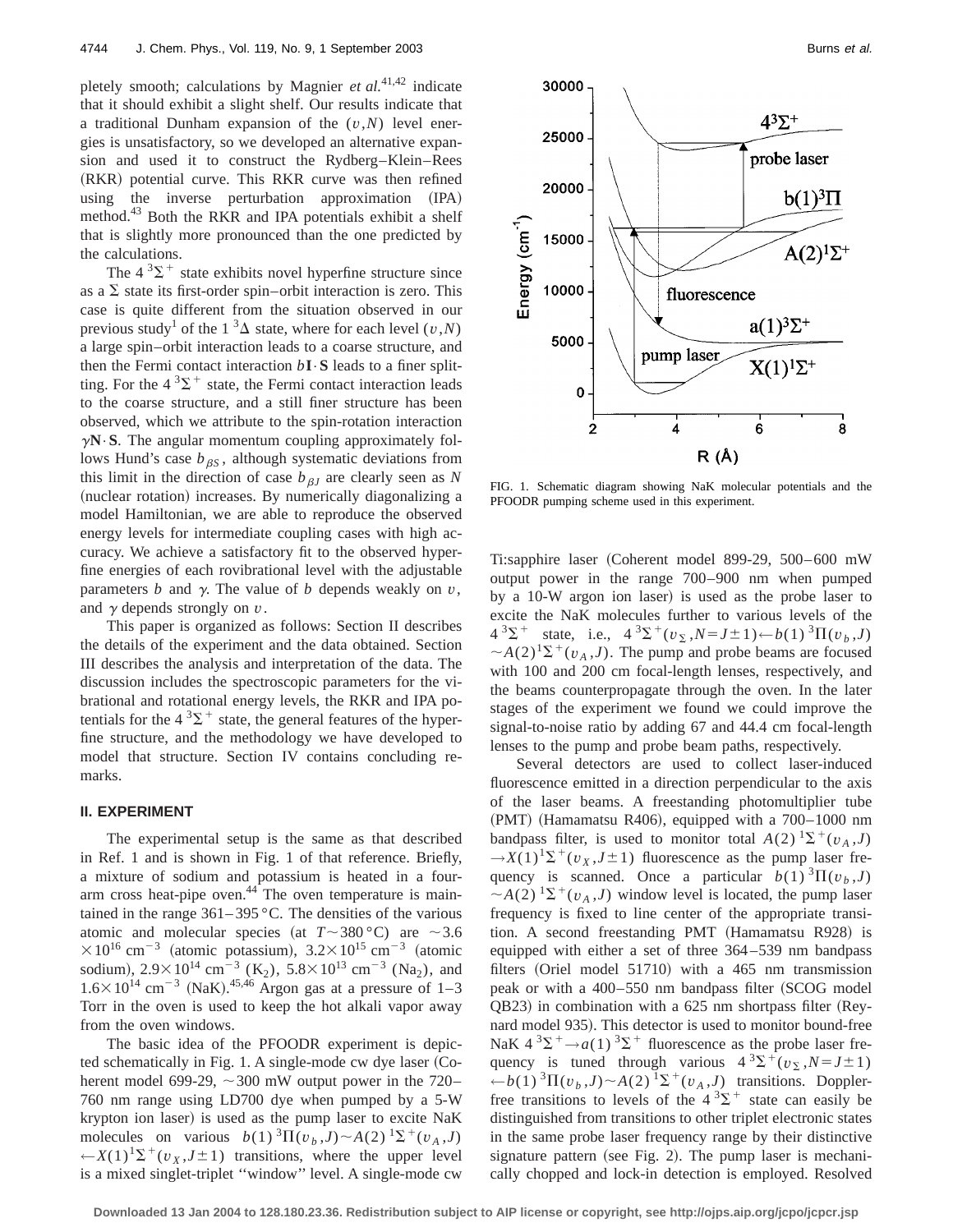

FIG. 2.  $4^{3}\Sigma^{+}$  hyperfine structure for different *N* values. *P* branch transitions ( $\Delta N=-1$ ) are on the left, and *R* branch transitions ( $\Delta N=+1$ ) are on the right.

fluorescence scans can also be recorded with a monochromator–PMT system. In the present experiment, resolved bound-free  $4 \times 3\Sigma^+$   $\rightarrow$  *a*(1)  $\times 3\Sigma^+$  fluorescence was recorded with the pump and probe lasers fixed to a particular  $4^{3}\Sigma^{+}(v_{\Sigma},N=J\pm 1) \leftarrow b(1)^{3}\Pi(v_{b},J) \sim A(2)^{1}\Sigma^{+}(v_{A},J)$ ← $X(1)$ <sup>1</sup> $\Sigma$ <sup>+</sup>( $v_X$ ,*J*±1) double-resonance transition. These scans were used to determine the absolute vibrational numbering of the  $4^{3}\Sigma^{+}(v_{\Sigma})$  levels as described below. The detection efficiency of the monochromator–PMT system as a function of wavelength was determined using a calibrated tungsten-halogen white light source.<sup>47</sup>

The wavemeter of the pump laser was calibrated by comparing frequencies of  $I_2$  laser-induced fluorescence lines to those listed in the iodine atlas.<sup>48</sup> The probe laser wavemeter was calibrated using optogalvanic signals from neon transitions in a hollow cathode lamp. Absolute energies of  $4^{3}\Sigma^{+}(v_{\Sigma},N)$  levels are considered to be accurate to  $\sim$  0.02 cm<sup>-1</sup>. However, splittings between hyperfine and spin-rotation components are determined to much higher accuracy, typically  $0.001$  cm<sup>-1</sup> (30 MHz).

# **III. ANALYSIS AND RESULTS**

# **A. Rotational level structure and vibrational numbering**

Transitions to the NaK  $4^{3}\Sigma^{+}$  state are easily distinguished from those to other nearby triplet states because they display the characteristic signature patterns shown in Fig. 2. These rotational line patterns look quite similar to those of

the <sup>6</sup>Li<sup>7</sup>Li 3<sup>3</sup> $\sum_{g}^{+}$  state<sup>35</sup> and are formed by a combination of hyperfine structure (Fermi contact interaction) and the spinrotation interaction. They are also very different from the line shapes associated with the  $1^3\Delta$  state<sup>1</sup> and the  $3^3\Pi$ state.<sup>49</sup> A discussion of this structure is given in Secs. III E and III F below. The  $+/-$  parity of an intermediate state window level  $b(1)$   ${}^{3}\Pi(v_b, J) \sim A(2)$   ${}^{1}\Sigma^{+}(v_A, J)$  is given by  $(-1)^J$ . Similarly, the parity of a  $4^3\Sigma^+(v,N)$  level is given by  $(-1)^N$ . Due to the dipole selection rules,  $+\leftrightarrow -$ ,  $+ \leftrightarrow +$ ,  $- \leftrightarrow -$  transitions are observed from a given intermediate window level  $b(1)^{3}\Pi(v_h, J) \sim A(2)^{1}\Sigma^{+}(v_A, J)$  to only two  $4 \times 3\Sigma^+$  rotational levels, characterized by  $N = J \pm 1$ (*R* and *P* lines) for each vibrational level  $v_{\Sigma}$ .

The intensities for *P* line pumping  $(\Delta N) \equiv N_{\text{upper}}$  $-N_{\text{lower}}=-1$ ) shown in Fig. 2(c) build at the highfrequency end of the hyperfine multiplet line shape. Conversely, the *R* line ( $\Delta N$ = + 1) intensities shown in Fig. 2(d) trail off at the high-frequency end. This behavior can be qualitatively understood by considering selection rules, as shown in Fig. 3. The lines drawn correspond to the possible transitions that satisfy the selection rule  $\Delta F = 0, \pm 1$ . Because of the details of our two-laser pumping scheme, $\frac{1}{1}$  every transition that reaches a particular upper state contributes to the peak corresponding to that upper state. The initial window level does not matter. Thus, in a simple statistical model, the intensity of each observed peak is proportional to the number of allowed transitions reaching the corresponding upper hyperfine level. For *P* lines, shown on the left, no transition is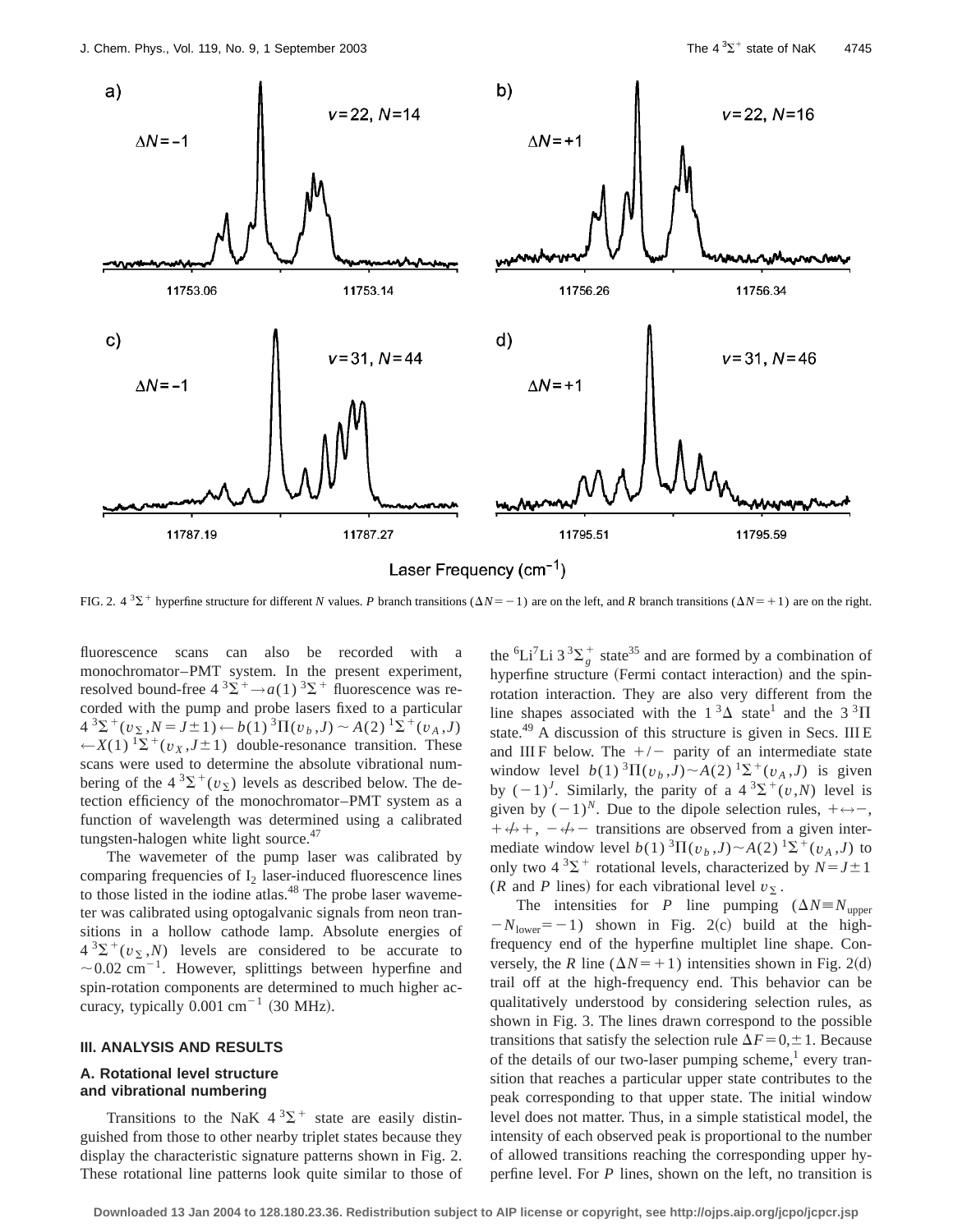

FIG. 3.  $4^{3}\Sigma^{+}$  state rotational line structure and selection rules.

possible from a window level to the lowest energy level of the  $G = \frac{5}{2}$  multiplet; only one transition is possible to the next highest, two transitions to the next, and so forth. The *R* lines on the right exhibit the opposite behavior: no transition is possible from a window level to the highest energy level of the  $G = \frac{5}{2}$  multiplet, and there is a gradual increase in the number of transitions possible as the frequency decreases. These arguments provide a qualitative explanation of the contrasting behaviors of the *P* and *R* branch scans shown in Figs.  $2(c)$  and  $2(d)$ . They also demonstrate that the spinrotation constant  $\gamma$  is positive (see below).

Five previously known<sup>1,50,51</sup> intermediate state window levels (listed in Table I) were used to record the present spectra. In all, 114 transitions were recorded, representing

TABLE I. Vibrational and rotational quantum numbers for the window levels originally observed in Refs. 1, 50, and 51. The window levels are described by the designation  $b(1)$   ${}^{3}\Pi(v_b, J) \sim A(2)$   ${}^{1}\Sigma^{+}(v_A, J)$ . In each case, either the mostly singlet or the mostly triplet component can be used as the intermediate level in the PFOODR pumping scheme.

| v <sub>b</sub> |    | $v_A$ |
|----------------|----|-------|
| 15             | 15 | 15    |
| 17             | 26 | 18    |
| 15             | 27 | 15    |
| 12             | 38 | 11    |
| 18             | 45 | 20    |

 $4^{3}\Sigma^{+}$  vibrational levels ranging from 0 to 33 and rotational levels  $N=14$ , 16, 25, 26, 27, 28, 37, 39, 44, and 46 (107 total  $4^{3}\Sigma^{+}$  levels). The observed transitions are available electronically.52

The absolute vibrational numbering was determined from the spectrally resolved  $4 \times 3\Sigma^+ \rightarrow a(1) \times 3\Sigma^+$  bound-free fluorescence recorded with the pump and probe laser frequencies fixed to populate a particular upper state level  $4 \frac{3\Sigma^+(v_{\Sigma},N)}{N}$ . Examples of these spectra are shown in Fig.  $4(a)$  for  $v_{\Sigma} = 0, 1, 2, 3, 4,$  and 8 (with  $N = 37$ ). According to the classical Franck–Condon principle, the oscillations in the continuous spectrum directly reflect the oscillations in the upper bound-state radial probability distribution (radial wave function squared).<sup>50</sup> Because the  $4^{3}\Sigma^{+} - a(1)^{3}\Sigma^{+}$  difference potential is a monotonic function over the region of internuclear separation spanned by the upper bound-state wave function, the number of nodes in the spectrum gives a direct measure of the vibrational numbering of the upper state level. Figure  $4(b)$  shows quantum mechanical simulations<sup>53</sup> of the same  $4^{3}\Sigma^{+}(v, N=37) \rightarrow a(1)^{3}\Sigma^{+}$ emission based upon the experimental IPA  $4 \frac{3}{2}$ <sup>+</sup> potential determined here, the composite experimental  $a(1)^3\Sigma^+$  potential of Refs. 28 and 54, and the theoretical dipole moment function of Magnier *et al.*<sup>42</sup> These results are discussed further in Sec. III D.

# **B.** The  $4^3\Sigma^+$  RKR potential

The  $4^3\Sigma^+$  state is a "shelf" state due to interactions among several  ${}^{3}\Sigma^{+}$  states.<sup>41,42</sup> The shelf manifests itself by a kink in the plot of the vibrational level spacing  $(\Delta G_v)$  versus vibrational level *v*. Figure 5 shows such a plot created using the theoretical  $4 \, \mathrm{^{3} \Sigma^{+}}$  state potential of Magnier *et al.*<sup>41,42</sup>  $s$  (solid circles). Figure 6 shows a similar plot of the dependence of the rotational constant  $B_v$  on vibrational quantum number *v*.

It is clear from the plots shown in Figs. 5 and 6 that a Dunham expansion is unlikely to produce a good fit to the data, and this was indeed found to be the case. Instead, preliminary values of  $T_v$ ,  $B_v$ , and  $D_v$  were determined for each  $4^{3}\Sigma^{+}$  vibrational level for which at least three different *N*'s were available by fitting to the quadratic function  $E(v, N)$  $T_{v} + B_{v}x - D_{v}x^{2}$ , where  $x = N(N+1)$ . The values of  $D_{v}$ were fairly constant, and the average was  $\overline{D} = 2.169$  $\times 10^{-7}$  cm<sup>-1</sup>. Then we fixed  $D<sub>v</sub>$  at this value for all v's and determined the final values of  $T_v$  and  $B_v$  for each investigated vibrational level using the function  $E(v, N) = T_v$  $+ B_v x - \bar{D}x^2$ . The results, which are listed in Table II, reproduce the experimental energies with a standard deviation of 0.019 cm<sup>-1</sup>. Experimental values of  $\Delta G_v = T_v - T_{v-1}$  and *B<sup>v</sup>* obtained in this work are also plotted in Figs. 5 and 6. Comparison of the experimental and theoretical  $\Delta G$ <sup>*v*</sup> values in Fig. 5 indicates that the change of slope in the potential curve at the shelf is more pronounced than theory predicts.

We found we could accurately fit  $T_v$  and  $B_v$  using a quadratic polynomial in  $(v + \frac{1}{2})$  as a first approximation and then adding a Fourier series to represent the residual oscillations. The explicit forms of the fitting functions we used are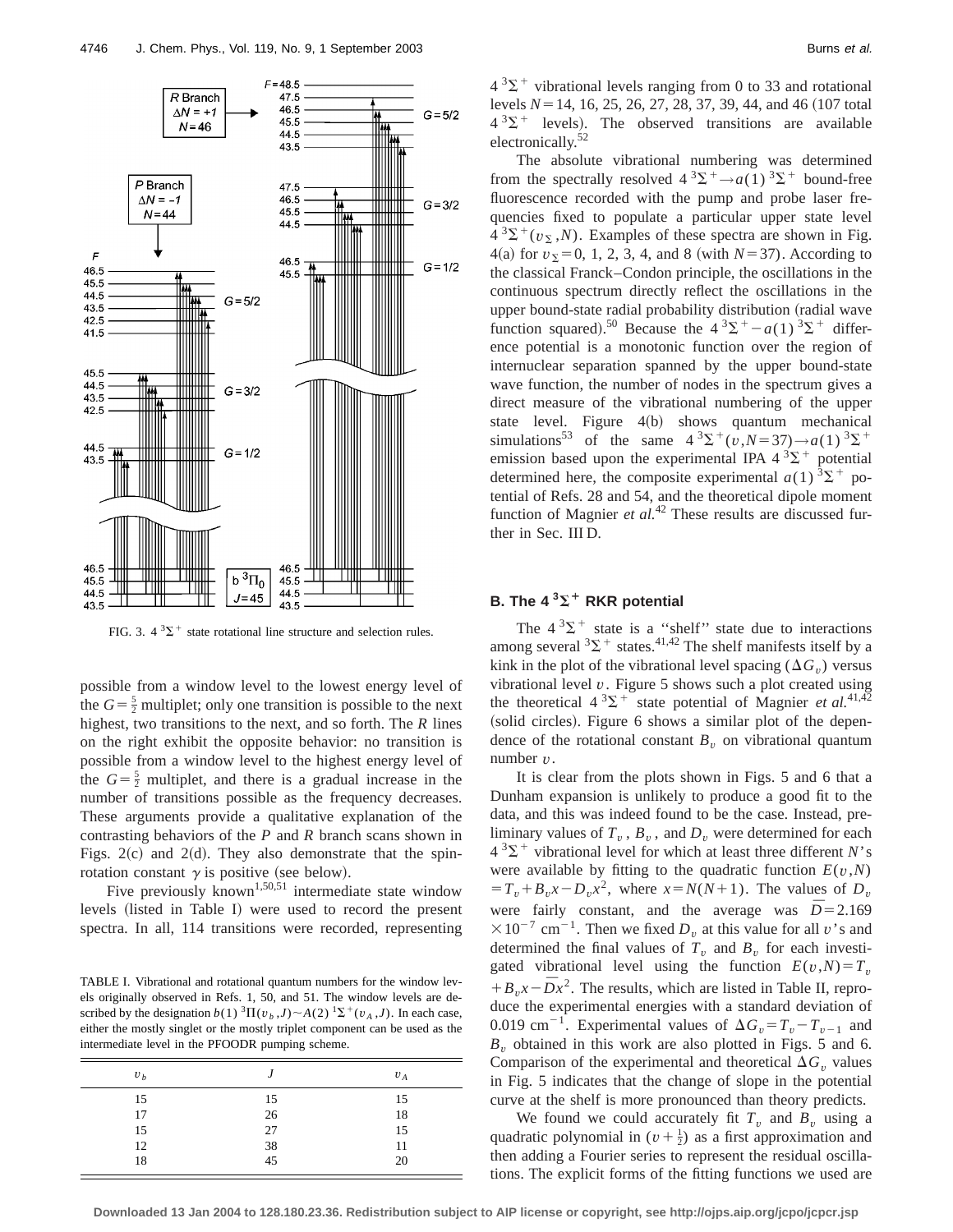

FIG. 4. Measured and simulated  $4^3\Sigma^+(v, N=37) \rightarrow a(1)^3\Sigma^+$  bound-free fluorescence spectra. Panel (a) shows the experimental spectra (intensity per unit wavelength interval) corrected for the relative detection system efficiency vs wavelength. Panel (b) shows spectra simulated using the experimental IPA potential determined in the present work and the theoretical transition dipole moment function of Magnier et al. (Ref. 42) (solid lines) plus, for comparison, every fifth data point from panel (a). Panel (c) shows spectra simulated using a dipole moment function that is constant with internuclear separation *R*. In (b) and (c) the theoretical spectra were scaled to the experimental spectra at the shortest wavelength peak for  $v=0$ , 1 and 2, at the second peak for  $v=3$  and 4, and at the third peak for  $v=8$ .

$$
T_v = C_1 + C_2 y + C_3 y^2 + \sum_{n=1}^{10} C_{n+4} \cos(nC_4 y)
$$
 (1)

and

$$
B_v = C_1' + C_2' y + C_3' y^2 + \sum_{n=1}^{10} C_{n+4}' \cos(n C_4' y),
$$
 (2)

where  $y = v + \frac{1}{2}$ . The constants  $C_n$  and  $C'_n$  are listed in Table III. The  $T_v$  and  $B_v$  functions in Eqs. (1) and (2), combined with the fixed value  $\overline{D}$  = 2.169×10<sup>-7</sup> cm<sup>-1</sup>, reproduce the experimental energies with a standard deviation of 0.41 cm<sup>-1</sup>. Conventional spectroscopic constants  $T_e$ ,  $\omega_e$ ,  $\omega_e x_e$ , and  $B_e$ , derived from the fitting constants, are also listed in Table III.

Finally, we modified LeRoy's RKR1 program<sup>55</sup> slightly so that it would accept these functions rather than Dunham coefficients and would use them to determine an RKR potential for the  $4^3\Sigma^+$  state. The RKR turning points are listed in Table 2 of the accompanying EPAPS file.<sup>52</sup> The program LEVEL 7.4  $(Ref. 56)$  was used to calculate energies of  $4^{3}\Sigma^{+}(v, N)$  levels from the RKR potential. The RKR points  $R_{\text{min}}(v)$  and  $R_{\text{max}}(v)$  were truncated for  $v > 30$ . LEVEL extrapolated the potential points to smaller values of *R* using an



FIG. 5.  $\Delta G$ <sup>*v*</sup> vs *v* for 4<sup>3</sup> $\Sigma$ <sup>+</sup>: theory and experiment. The points labeled "theory" were calculated by us using the theoretical  $4 \times 3\Sigma^+$  potential curve of Magnier et al. (Refs. 41 and 42).



FIG. 6.  $B<sub>v</sub>$  vs *v* for  $4^{3}\Sigma^{+}$ : theory and experiment. The points labeled "theory" were calculated by us using the theoretical  $4 \times 3\Sigma^+$  potential curve of Magnier et al. (Refs. 41 and 42).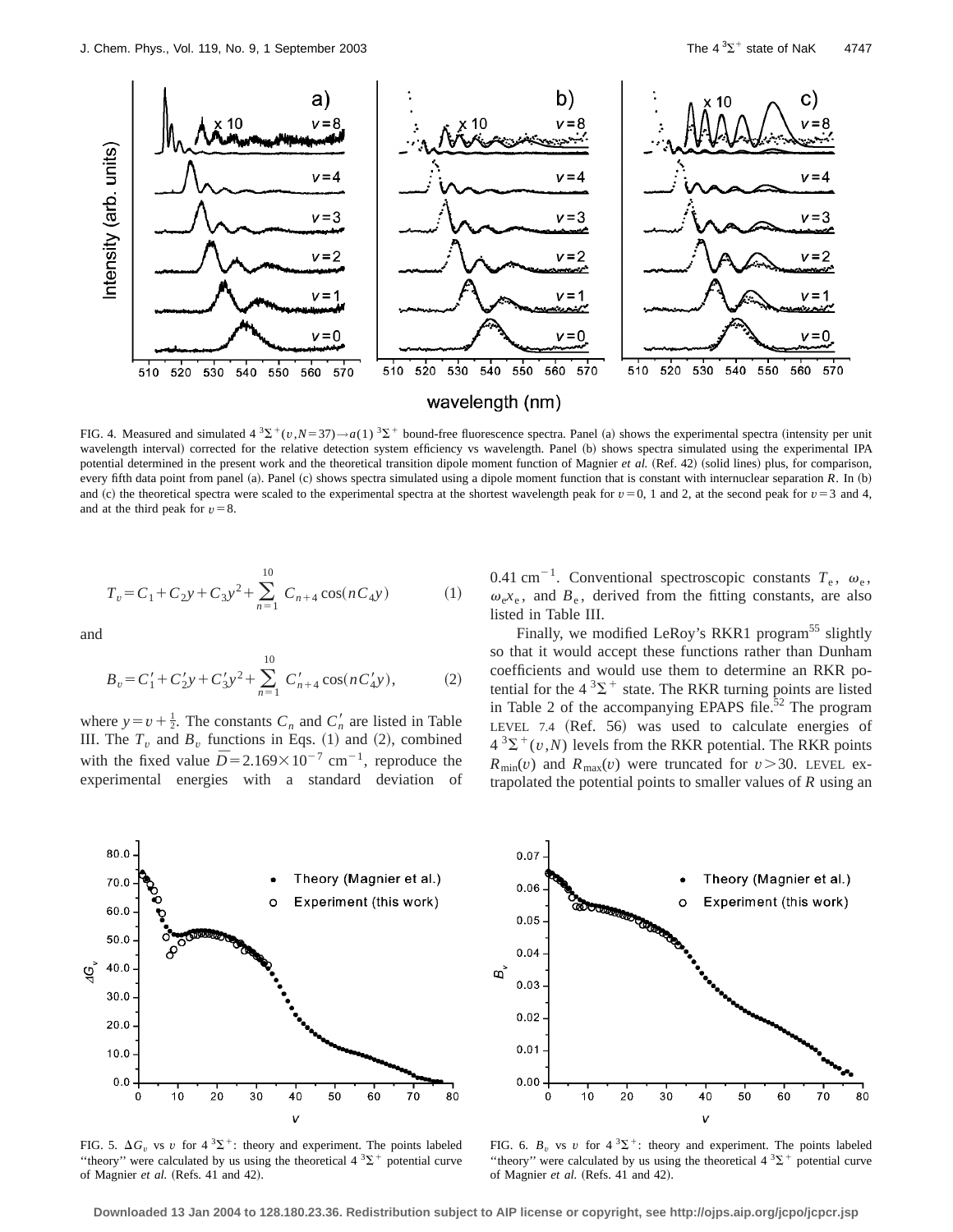TABLE II. Measured values of  $T_v$  ,  $\Delta G_v$  , and  $B_v$  for the NaK 4  $^3\Sigma^+$  state. In the fits,  $D_v$  was fixed at the value  $\overline{D} = 2.169 \times 10^{-7}$  cm<sup>-1</sup> for all *v*. Uncertainties in the least significant digits are given in parentheses. Uncertainties are only reported for vibrational levels where three or more rotational levels were recorded.

| $\upsilon$       | $T_v$ (cm <sup>-1</sup> ) | $\Delta G_v$ (cm <sup>-1</sup> ) | $B_v$ (cm <sup>-1</sup> ) |
|------------------|---------------------------|----------------------------------|---------------------------|
| $\boldsymbol{0}$ | 23979.382                 |                                  | 0.06496                   |
| $\mathbf{1}$     | 24052.450                 | 73.069                           | 0.06429                   |
| $\boldsymbol{2}$ | 24123.973(9)              | 71.522                           | 0.06356(1)                |
| 3                | 24193.724                 | 69.752                           | 0.06270                   |
| $\overline{4}$   | 24261.235(32)             | 67.511                           | 0.06160(2)                |
| 5                | 24325.597                 | 64.361                           | 0.06005                   |
| 6                | 24385.158(7)              | 59.562                           | 0.05746(1)                |
| 7                | 24436.390                 | 51.232                           | 0.05473                   |
| 8                | 24481.217(22)             | 44.826                           | 0.05447(1)                |
| 9                | 24528.081                 | 46.864                           | 0.05462                   |
| 10               |                           |                                  |                           |
| 11               | 24626.715                 | 49.317                           | 0.05439                   |
| 12               |                           |                                  |                           |
| 13               | 24728.974                 | 51.130                           | 0.05399                   |
| 14               | 24780.921                 | 51.947                           | 0.05367                   |
| 15               | 24832.873                 | 51.952                           | 0.05355                   |
| 16               | 24885.359(8)              | 52.486                           | 0.05314(1)                |
| 17               | 24937.676(9)              | 52.317                           | 0.05282(1)                |
| 18               | 24989.973(2)              | 52.297                           | 0.05243(1)                |
| 19               | 25041.938(8)              | 51.966                           | 0.05204(1)                |
| 20               | 25093.728(11)             | 51.789                           | 0.05164(1)                |
| 21               | 25145.054(2)              | 51.326                           | 0.05120(1)                |
| 22               |                           |                                  |                           |
| 23               | 25246.651(16)             | 50.798                           | 0.05028(1)                |
| 24               | 25297.070                 | 50.420                           | 0.04901                   |
| 25               | 25345.684                 | 48.614                           | 0.04906                   |
| 26               | 25394.804(9)              | 49.120                           | 0.04796(1)                |
| 27               | 25441.258(5)              | 46.454                           | 0.04786(1)                |
| 28               | 25488.130(5)              | 46.872                           | 0.04734(1)                |
| 29               | 25534.020(25)             | 45.890                           | 0.04661(1)                |
| 30               | 25578.618(3)              | 44.598                           | 0.04605(1)                |
| 31               | 25622.333(29)             | 43.715                           | 0.04473(3)                |
| 32               | 25664.576(2)              | 42.243                           | 0.04406(1)                |
| 33               | 25705.989(4)              | 41.414                           | 0.04271(1)                |

exponential function and to larger values of *R* using an inverse power law. This procedure improved the agreement between the experimental and calculated energies for  $30 \le v$  $\leq$ 33. The calculated energies match the experimental energies for all measured levels ( $v=0-33$ ) with a standard deviation of  $0.55$  cm<sup>-1</sup>.

#### **C. IPA potential**

The inverse perturbation approximation  $(IPA)$  method<sup>43</sup> can be used to find a potential  $V(R)$  whose calculated rovibrational energy levels  $E_{\text{calc}}(v, N)$  match experimentally measured energies as closely as possible. The methodology has been documented; $43$  the essential feature is that one starts with an approximate "reference" potential  $V_0(R)$  whose energies roughly match the experimental values and seeks to find a potential

$$
V(R) = V_0(R) + \delta V(R)
$$
\n(3)

that matches the data better. The method is based on varying the values of  $\delta V(R)$  at a set of *P* points  $R_1, R_2, \ldots, R_p$  in order to achieve the best agreement between experiment and calculation. Values of  $\delta V(R)$  at intermediate points are obtained by cubic spline. The method normally must be iterated. One uses the  $V(R)$  found in one cycle as the "reference'' potential for the next cycle.

The calculations reported here were performed using a modified version of the publicly available code.<sup>43</sup> We simplified the input files required, and we adapted subroutines from the program LEVEL  $(Ref. 56)$  to calculate the rovibrational energy levels of the reference potential. Using LEVEL has the advantage that initial guesses for the energy levels are not required.

Because the IPA method adjusts the values of the potential on a grid of points, it can introduce unphysical structure ~''wiggles''! into the result. To minimize this effect in the present case, we decided first to smooth the RKR potential presented above, since the RKR curve already showed some

TABLE III. Spectroscopic constants and fitting constants for  $T_v$  and  $B_v$  for the NaK  $4^3\Sigma^+$  state. The fitting constants are defined in the text in Eqs.  $(1)$  and  $(2)$ . The large numbers of digits reported in the fitting constants, which are more than are statistically significant, are required to reproduce the experimental energies to within the accuracy quoted in the text.

|                                                    |                     | Fitting constants $\text{cm}^{-1}$ ) |                       |                  |                               |
|----------------------------------------------------|---------------------|--------------------------------------|-----------------------|------------------|-------------------------------|
| Spectroscopic constants $\text{ (cm}^{-1}\text{)}$ |                     |                                      | Vibrational           |                  | Rotational                    |
| $T_e$                                              | $23940.45 \pm 0.23$ | $C_{1}$                              | $23795.4733 \pm 18.0$ | $C_1'$           | $8.6560E - 02 \pm 9.0E - 03$  |
| $\omega_{\scriptscriptstyle\rho}$                  | $78.94 \pm 0.03$    | $C_2$                                | $78.94285 \pm 1.9$    | $C'_{2}$         | $-2.5334E - 03 \pm 8.8E - 04$ |
| $\omega_{\rm e} x_{\rm e}$                         | $2.8694 \pm 0.0009$ | $C_3$                                | $-0.579504 \pm 0.037$ | $C'_{3}$         | $2.2663E - 05 \pm 1.5E - 05$  |
| $B_{\rho}$                                         | $0.0662 \pm 0.0001$ | $C_A^a$                              | $0.111 \pm 0.007$     | $C_4^{\prime a}$ | $9.7310E - 02 \pm 5.0E - 03$  |
|                                                    |                     | $C_5$                                | $115.3688 \pm 10.9$   | $C'_{5}$         | $-1.6491E - 02 \pm 5.4E - 03$ |
|                                                    |                     | $C_6$                                | $32.1167 \pm 4.6$     | $C_6'$           | $-1.402E - 03 \pm 1.4E - 03$  |
|                                                    |                     | $C_7$                                | $1.8456 \pm 2.3$      | $C_{\tau}'$      | $-2.84E - 04 \pm 6.2E - 04$   |
|                                                    |                     | $C_8$                                | $-3.6579 \pm 0.83$    | $C'_{8}$         | $2.73E - 04 \pm 3.9E - 04$    |
|                                                    |                     | $C_{9}$                              | $-3.7362 \pm 0.56$    | $C_9'$           | $-2.92E - 04 \pm 3.2E - 04$   |
|                                                    |                     | $C_{10}$                             | $-1.2245 \pm 1.0$     | $C'_{10}$        | $-3.78E - 04 \pm 1.9E - 04$   |
|                                                    |                     | $C_{11}$                             | $0.7121 \pm 0.64$     | $C'_{11}$        | $-6.42E - 04 \pm 2.3E - 04$   |
|                                                    |                     | $C_{12}$                             | $1.5045 \pm 0.44$     | $C'_{12}$        | $-5.99E - 04 \pm 1.4E - 04$   |
|                                                    |                     | $C_{13}$                             | $1.5258 \pm 0.29$     | $C'_{13}$        | $-3.54E - 04 \pm 1.1E - 04$   |
|                                                    |                     | $C_{14}$                             | $0.5250 \pm 0.58$     | $C'_{14}$        | $-2.37E - 04 \pm 1.3E - 04$   |

 ${}^aC_4$  and  $C'_4$  are dimensionless.

**Downloaded 13 Jan 2004 to 128.180.23.36. Redistribution subject to AIP license or copyright, see http://ojps.aip.org/jcpo/jcpcr.jsp**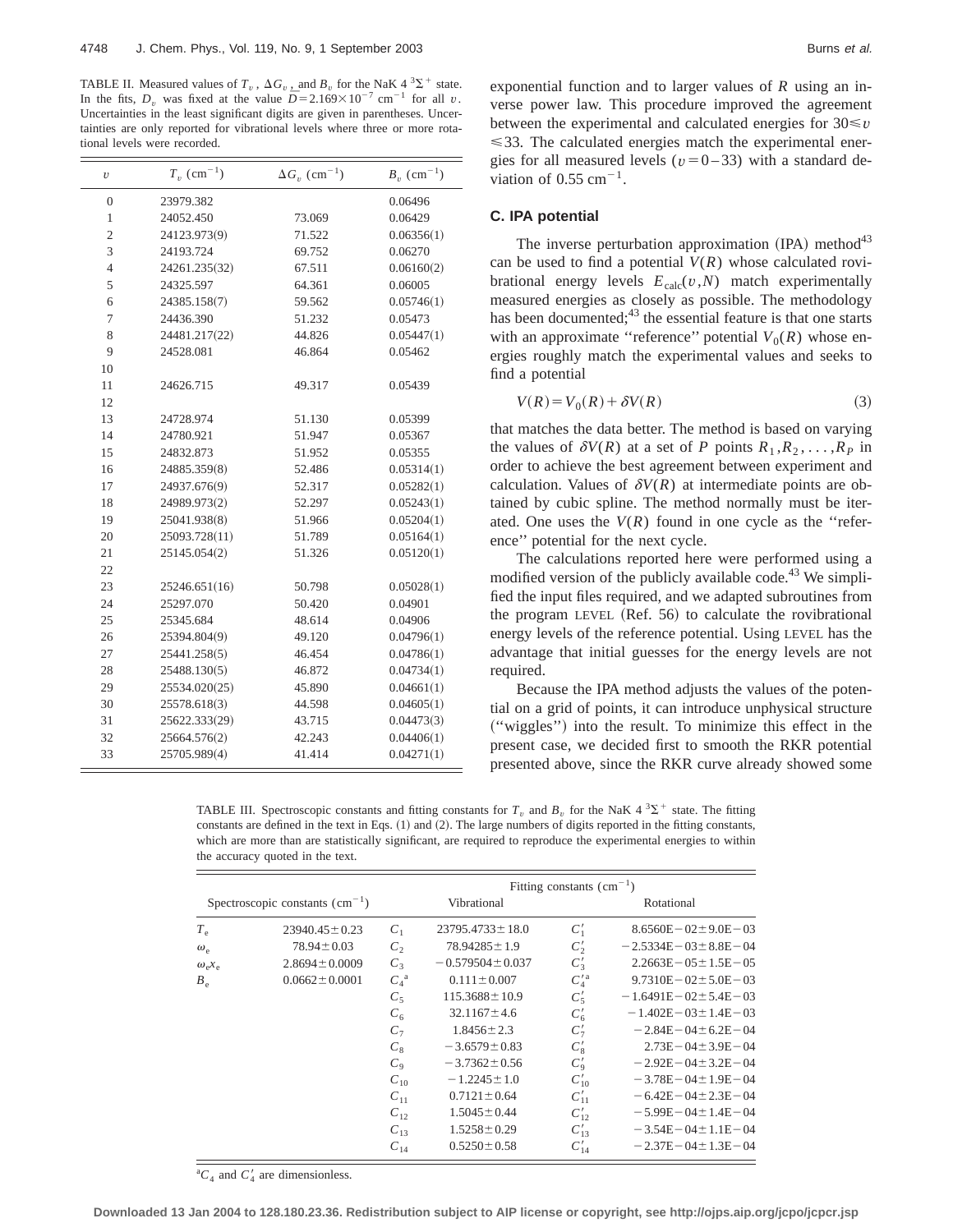

FIG. 7. Comparison of the IPA potential for the  $4 \, {}^{3}\Sigma^{+}$  state of NaK (solid curve) with the theoretical calculation of Magnier *et al.* (dashed curve) (Refs. 41 and 42). The RKR curve is not plotted because on the scale of this figure, it would be difficult to see the difference between the IPA and RKR curves. At all *R* values, the difference between the IPA and RKR curves is less than  $30 \text{ cm}^{-1}$ .

small wiggles on the inner wall. We plotted the RKR inner wall turning points  $R_{\text{min}}$  versus energy and fitted these points to the function

$$
R_{\min} = A_1 \ln[(E - A_2)/A_3],\tag{4}
$$

which is equivalent to fitting the energies to an exponential function  $E = A_3 \exp(R_{\min}/A_1) + A_2$ . The inner-wall turning points were corrected to the fitted values, and the outer-wall turning points were also adjusted to maintain the differences  $(R_{\text{max}}-R_{\text{min}})$  calculated in the RKR analysis. We used this smoothed version of the RKR curve as the reference potential  $V_0(R)$  in the first iteration of IPA. The standard deviation of the calculated versus experimental energies was  $0.74 \text{ cm}^{-1}$  for  $V_0(R)$ .

Following each iteration, we calculated the energy levels of the current IPA potential and compared them with the experimental values. We also plotted the IPA potential to see if any unphysical wiggles had been introduced during that iteration. In the early iterations, we used a very coarse grid of points (starting with  $P=5$ ) and we slowly increased this number in subsequent iterations (eventually reaching *P*  $=$  35). Using more grid points led to wiggles on the inner or outer wall. The IPA program allows the user to freeze the potential for some grid points while varying it for others in a particular iteration. Therefore, once relatively good agreement was obtained for the lower-level energies, we froze the potential near the bottom of the well and only varied points higher on the inner wall or on the outer wall (or both). The final IPA curve, listed in Table 3 of the accompanying EPAPS file,  $52$  was obtained by seeking a compromise between the goals of a reasonably smooth curve and good agreement between calculated and measured level energies. The standard deviation of the calculated versus experimental level energies for the final IPA potential is  $0.14 \text{ cm}^{-1}$ . The IPA potential obtained in this work is shown in comparison to the theoretical potential of Magnier *et al.*41,42 in Fig. 7.



FIG. 8. Comparison of best-fit quadratic  $4^{3}\Sigma^{+} \rightarrow a(1) \,^{3}\Sigma^{+}$  transition dipole moment function *M*(*R*) with the calculations of Magnier *et al.* (Ref. 42).

# **D.** The  $4 \times 3\Sigma^+ \rightarrow a(1) \times 3\Sigma^+$  transition dipole moment

The intensity of the bound-free  $4 \frac{3}{2} \times \left(\frac{v^{\prime}, N^{\prime}, J^{\prime}}{v^{\prime}, M^{\prime}}\right)$  $\rightarrow a(1)^3\Sigma^+$  fluorescence emission within a range  $d\lambda$  about  $\lambda$  is given by<sup>50</sup>

$$
\frac{dI(\lambda)}{d\lambda}d\lambda = \frac{128\pi^5 c^2 \hbar N_u}{3\lambda^6} \sum_{j''} S_{j'j''}
$$

$$
\times \left[ \int_0^\infty \chi_u^{v'j'}(R)M(R)\chi_1^{E_1,J''}(R)dR \right]^2 d\lambda,
$$
\n(5)

where  $N_u$  is the number of molecules in the upper state and *S*<sub>*J'J''*</sub> is the Honl–London factor.  $\chi_u^{v'J'}(R)$  and  $\chi_1^{E_1,J''}(R)$ are, respectively, the wave functions for the upper, bound state of energy  $E_u$  and for the lower, continuum state of energy  $E_1$ . These wave functions are taken to be real, and  $\chi_1^{E_1, J''}(R)$  is energy normalized.  $M(R)$  is the transition dipole moment function, and  $E_u - E_l = hc/\lambda$ . Equation (5) generally predicts oscillatory spectra for cases like this one where the difference potential is monotonic over the relevant range of internuclear separation. The positions of the nodes contain information on the shapes of the upper- and lowerstate potentials, and the relative intensities of the peaks reveal information about *M*(*R*).

Figure  $4(c)$  shows a series of simulated spectra obtained using the IPA potential obtained in the present work and assuming that the dipole moment  $M(R)$  is a constant. The calculations were performed with the program BCONT (Ref. 53). Note that the lower state  $a(1)$  <sup>3</sup> $\Sigma$ <sup>+</sup> has a shallow well at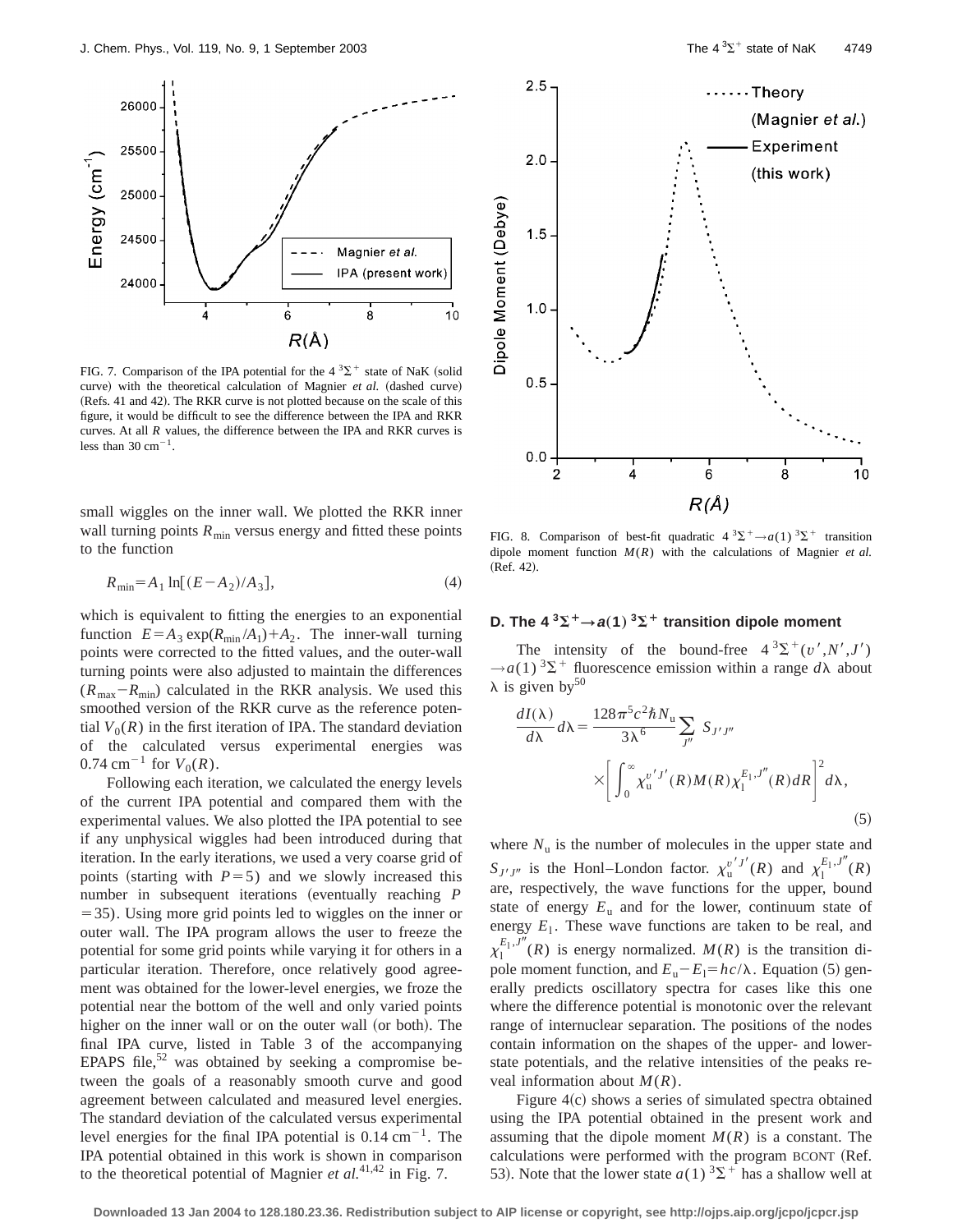large internuclear separation, so that the short-wavelength end of the fluorescence band consists of unresolved discrete lines that are not calculated by the simulation program. In the present case, due to the shape of the lower-state potential, the long-wavelength end of the resolved fluorescence is determined primarily by the potentials and transition dipole moment at small *R*, while the short-wavelength end of the fluorescence spectrum is determined by the potentials and dipole moment at large *R*. Thus a comparison of the simulations and experimental spectra of Fig.  $4(c)$  indicates that the transition dipole moment function must increase as *R* increases over the range  $3.7-5.5$  Å. We have fitted the experimental spectra [relative intensities of the bound-free oscillations in Fig.  $4(a)$ ] using a quadratic approximation for the dipole moment function,  $M(R) = M_0 + M_1(R - R_e)/R_e$  $+M_2(R-R_e)^2/R_e^2$ , where  $R_e=4.20 \text{ Å}$  is the measured equilibrium separation of the  $4^{3}\Sigma^{+}$  state. Since the measurements determine relative intensities, only the ratios  $M_1/M_0$ and  $M_2/M_0$  are determined. The best-fit values obtained were  $M_1/M_0$ =2.865 and  $M_2/M_0$ =15.882. Figure 8 compares our best fit *M*(*R*) for the  $4^{3}\Sigma^{+} \rightarrow a(1)^{3}\Sigma^{+}$  transition moment with the corresponding theoretical results of Magnier *et al.*<sup>42</sup> In this figure, the experimental dipole moment was scaled to the theoretical function at  $R=R_e$ . The agreement is quite good over the limited range where comparison is possible. Figure  $4(b)$  shows a comparison of the experimental spectra with simulations carried out using the present IPA potential for the  $4^3\Sigma^+$  state, the composite experimental  $a(1)$ <sup>3</sup> $\Sigma$ <sup>+</sup> potential of Refs. 28 and 54, and the dipole moment function calculated by Magnier *et al.*<sup>42</sup>

intermediate between Hund's limiting cases  $b_{\beta J}$  and  $b_{\beta S}$ . Our starting point<sup>57–61</sup> is the Hamiltonian

$$
\mathbf{H} = \mathbf{H}_{\text{rot}} + A\mathbf{L} \cdot \mathbf{S} + b\mathbf{I} \cdot \mathbf{S} + \gamma \mathbf{N} \cdot \mathbf{S} + \epsilon (3S_z^2 - \mathbf{S}^2), \tag{6}
$$

where  $H_{\text{rot}}$  is the rotational Hamiltonian,  $A\mathbf{L}\cdot\mathbf{S}$  is the spin– orbit interaction,  $b\mathbf{I} \cdot \mathbf{S}$  is the Fermi contact interaction, <sup>62</sup> which is the dominant contribution to the hyperfine structure of Rydberg states in alkali molecules,<sup>27,40,62,63</sup> and  $\epsilon(3S_z^2)$  $-S<sup>2</sup>$ ) is the spin–spin term. As usual, **N** is the sum of the rotational angular momentum of the nuclei  $(R)$  plus the electron orbital angular momentum  $(L)$ ,  $S$  is the total electron spin, and **I** is the nuclear spin. We take **I** to be the nuclear spin of Na only, since the nuclear magnetic moment of Na is much larger than that of K.

We consider the matrix representation of **H** in a Hund's case *b* basis, modified to include nuclear spin. The case *b* basis functions may be denoted  $\langle \alpha NSJM \rangle$ , and they specify the electronic, vibrational, and rotational degrees of freedom:  $\alpha$  is shorthand for the 4<sup>3</sup> $\Sigma$ <sup>+</sup> electronic state ( $\Lambda$ =0) and a particular vibrational level  $v$ , and  $N$ ,  $S$ ,  $J$ , and  $M<sub>J</sub>$  are the angular momentum quantum numbers. The simplest way to add the nuclear spin is to define direct product states  $\left| \alpha NSIM_J \right\rangle$ *IM<sub>I</sub>* $\rangle$ . Alternatively, one may use the basis states  $\alpha$ *NSJI*;*FM<sub>F</sub>* $\rangle$ , which correspond to the coupling scheme

$$
N+S=J, J+I=F.
$$
 (7)

# **E. Analysis of the hyperfine structure**

Our interpretation of the  $4^{3}\Sigma^{+}$  hyperfine structure is based on analyzing the angular momentum coupling that is The states  $\langle \alpha NSJI; FM_F \rangle$  are eigenfunctions of *N*, *S*, *J*, *I*, *F*, and  $M_F$  and may be constructed as follows:

$$
|\alpha NSJI; FM_F\rangle = \sum_{M_J} \sum_{M_I} C(JM_J, IM_I; FM_F)|\alpha NSJM_J\rangle |IM_I\rangle, \tag{8}
$$

where  $C(\cdots)$  is a Clebsch–Gordan coefficient. Using sum rules for the Clebsch–Gordan coefficients,<sup>64</sup> it can be shown that

$$
\langle \alpha N'SJ'I; FM_F|\mathbf{H}_{\text{rot}}|\alpha NSJI; FM_F\rangle = \delta_{J'J}\delta_{N'N}\langle \alpha NSJM_J|\mathbf{H}_{\text{rot}}|\alpha NSJM_J\rangle. \tag{9}
$$

The states  $\langle \alpha N S J I; FM_F \rangle$  correspond to Hund's case  $b_{\beta J}$  (Ref. 62). In this basis, both  $H_{\text{rot}}$  and  $\gamma N \cdot S$  are diagonal. Following well-established procedures,<sup>58–60</sup> one can arrive at the following matrix elements:

$$
\langle \alpha N'SJ'I; FM_F | (\mathbf{H}_{\text{rot}} + \gamma \mathbf{N} \cdot \mathbf{S}) | \alpha NSJI; FM_F \rangle = \delta_{J'J} \delta_{N'N} \{ B_v N(N+1) + \frac{1}{2} \gamma [J(J+1) - N(N+1) - S(S+1)] \}. \tag{10}
$$

For triplet states  $S=1$ , and so for each *N*, *J* takes on the values  $N-1$ , *N*, and  $N+1$ . Higher order terms such as  $D_v[N(N+1)]^2$  may be added as needed.

The alternative coupling scheme

$$
S+I=G, \quad G+N=F,\tag{11}
$$

which is denoted  $b_{\beta S}$  (Ref. 62), corresponds to a basis  $\alpha SIGN$ ;  $FM_F$ ) in which the Fermi contact term  $b\mathbf{I} \cdot \mathbf{S}$  is diagonal. That is,

$$
\langle \alpha SIG' N'; FM_F | b\mathbf{I} \cdot \mathbf{S} | \alpha SIGN; FM_F \rangle = \delta_{G'G} \delta_{N'N} \frac{b}{2} [G(G+1) - I(I+1) - S(S+1)],\tag{12}
$$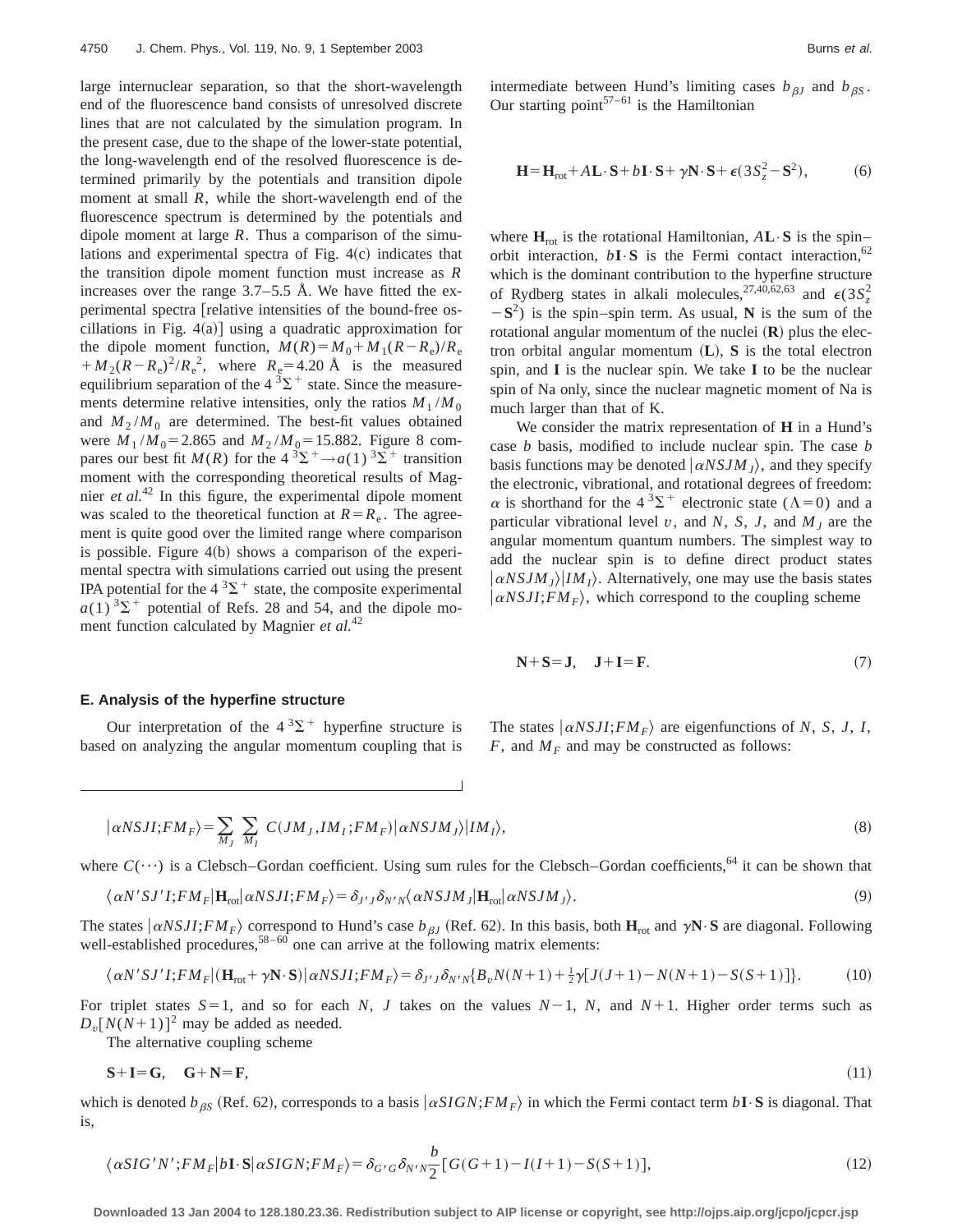where *G* takes on the values  $|I-S|,...,|I+S|$ . In the present case  $(S=1 \text{ and } I=\frac{3}{2})$ ,  $G=\frac{1}{2}, \frac{3}{2}$ , and  $\frac{5}{2}$ . The unitary transformation between the two possible basis sets is given by standard angular momentum algebra:<sup>64</sup>

$$
\langle \alpha N'SJI; FM_F | \alpha SIGN; FM_F \rangle = \delta_{N'N}(-1)^{F+I+S+N} \sqrt{(2J+1)(2G+1)} \begin{Bmatrix} G & S & I \\ J & F & N \end{Bmatrix},\tag{13}
$$

where  $\{\cdots\}$  is a 6*j* symbol. Using this transformation between the basis sets, it is straightforward to set up and diagonalize the matrix representation of the Hamiltonian.

For a  $\Sigma$  state in Hund's case *b*, the spin–orbit term in Eq.  $(6)$  can be taken to be zero as long as no second-order perturbations are considered. Also, there is no clear experimental indication that  $\epsilon$  is different from zero. Therefore, for the calculations we performed on the  $4^{3}\Sigma^{+}$  state, we dropped the spin–orbit term, and we usually set  $\epsilon=0$ . With these simplifications, the analysis above corresponds to the classic situation where the appropriate coupling scheme depends on the relative values of the coupling constants  $(y$  and *b*) for two different parts of the Hamiltonian. Since *N* is a good quantum number in either the  $b_{\beta J}$  or the  $b_{\beta S}$  basis, the Hamiltonian reduces to

$$
\mathbf{H} = B_v N(N+1) + b\mathbf{I} \cdot \mathbf{S} + \gamma \mathbf{N} \cdot \mathbf{S}.
$$
 (14)

This form emphasizes that the Hamiltonian consists of a constant energy depending only on *N* plus two terms **I**•**S** and **N**•**S**, which are multiplied by different parameters. This type of situation was nicely analyzed by Condon and Shortley,<sup>65</sup> who showed that the relative energy spacings for any ratio of the two parameters could be written using dimensionless parameters. To exploit the parallel to the situation Condon and Shortley considered, we rewrite  $N \cdot S$  as  $N \hat{N} \cdot S$ , where  $\hat{N}$  is a unit vector. Now one part of the Hamiltonian obviously scales as  $\gamma |N| \approx \gamma(N + \frac{1}{2})$ , and another part as *b*, leading us to expect that the relative energy level differences should depend primarily on the ratio  $(N + \frac{1}{2})\gamma/b$ .

We have found, by direct numerical calculation, that this predicted scaling is essentially exact in the limit of large *N*. Figure 9 illustrates the results obtained. For a particular *N*, we show reduced energy levels as a function of  $\chi=2b/(N)$ 



FIG. 9. Correlation diagram showing the transition between Hund's cases  $b_{\beta J}$  (on the left) and  $b_{\beta S}$  (on the right). The hyperfine energies (scaled as described in the text) are shown as a function of the dimensionless ratio  $\chi$  $=2b/(N+\frac{1}{2})\gamma$ . On the left hand side  $\chi$  increases from 0 to 1, and on the right  $1/\chi$  decreases from 1 to 0.

 $+\frac{1}{2}$ ) $\gamma$ . For *N*  $\ge$  15, we obtain essentially the same reduced energies for any value of  $\gamma/b$ . The reduced energies were obtained by dividing the absolute energies [obtained by direct diagonalization of Eq. (14)] by  $\sqrt{\gamma^2 (N + \frac{1}{2})^2 + (2b)^2}$  and then adding the same constant to all the energies to make the average zero. The reduced energies are well described as a universal function of  $\chi$ . In other words, for any specific values of  $N$ ,  $\gamma$ , and  $b$ , the reduced energies will fall very nearly on the universal curve at the point  $\chi=2b/(N+\frac{1}{2})\gamma$ . We tested this scaling extensively using many values of  $\gamma$  and  $\dot{b}$ , and  $N$  in the range 8–100. (Small values of  $N$  were omitted because in that case fewer than 12 hyperfine levels exist.) The left-hand side of Fig. 9 corresponds to the limiting case  $b_{\beta J}$ , for which  $(N+\frac{1}{2})\gamma \ge 2b$ . In this case, the spin-rotation interaction [depending on  $(N + \frac{1}{2})\gamma$ ] leads to the coarse splitting of the states, and the hyperfine interaction (depending on *b*) causes smaller structure. The right-hand side corresponds to Hund's case  $b_{\beta S}$ , for which  $2b \ge (N + \frac{1}{2})\gamma$ . Here the roles of the spin-rotation and hyperfine interactions are reversed. The midpoint of the graph is  $\chi=1$  or equal coupling strengths  $(N+\frac{1}{2})\gamma=2b$ . For the 4  $^3\Sigma^+$  levels we have investigated, the ratio  $\gamma/b$  is such that  $1/\chi$  changes from around 0.3 for  $N \sim 14$  to around 0.9 for  $N \sim 46$ . Therefore, as *N* increases, one expects to see a transformation in the structure of the hyperfine multiplets that corresponds to moving from the right-hand side of Fig. 9 towards the middle.

The present situation  $(\Lambda = 0)$  is simpler than the general case, because without the spin–orbit interaction there are no matrix elements connecting states of the same *J* and different *N*. For a general  $\Lambda$ , we diagonalize a  $12 \times 12$  matrix for each value of *F* that includes states with  $N = F - \frac{5}{2}, F - \frac{3}{2}, \ldots$ ,  $F + \frac{5}{2}$ . States of one rotational level *N* and a given *F* may be coupled to the states of the same *F* and a different *N*. To obtain all the states for a particular *N*, we must diagonalize matrices for several values of *F*. The coupling between *N* and  $N'$  levels does not occur for  $\Sigma$  states, so in this case the correlation diagram in Fig. 9 represents all the coupled states for any given *N*. The only effect of the specific value of *N* is to set an absolute energy,  $B_vN(N+1)$  (plus a term involving  $D<sub>v</sub>$  if needed). Another simplification in the present discussion is that the spin–spin term is neglected. The simple dependence on  $(N + \frac{1}{2})\gamma/b$  no longer holds when  $\epsilon$  is nonzero.

#### **F. Method of fitting the hyperfine structure**

We wish to determine the parameters  $b$  and  $\gamma$  for the model Hamiltonian given by Eq.  $(14)$  that best fit the data. In principle these parameters may depend on *v*, and our results will confirm that  $\gamma$  does exhibit a strong dependence on  $v$ . We will describe first the techniques we used to fit the hyperfine structure of each (*v*,*N*) level separately. The basic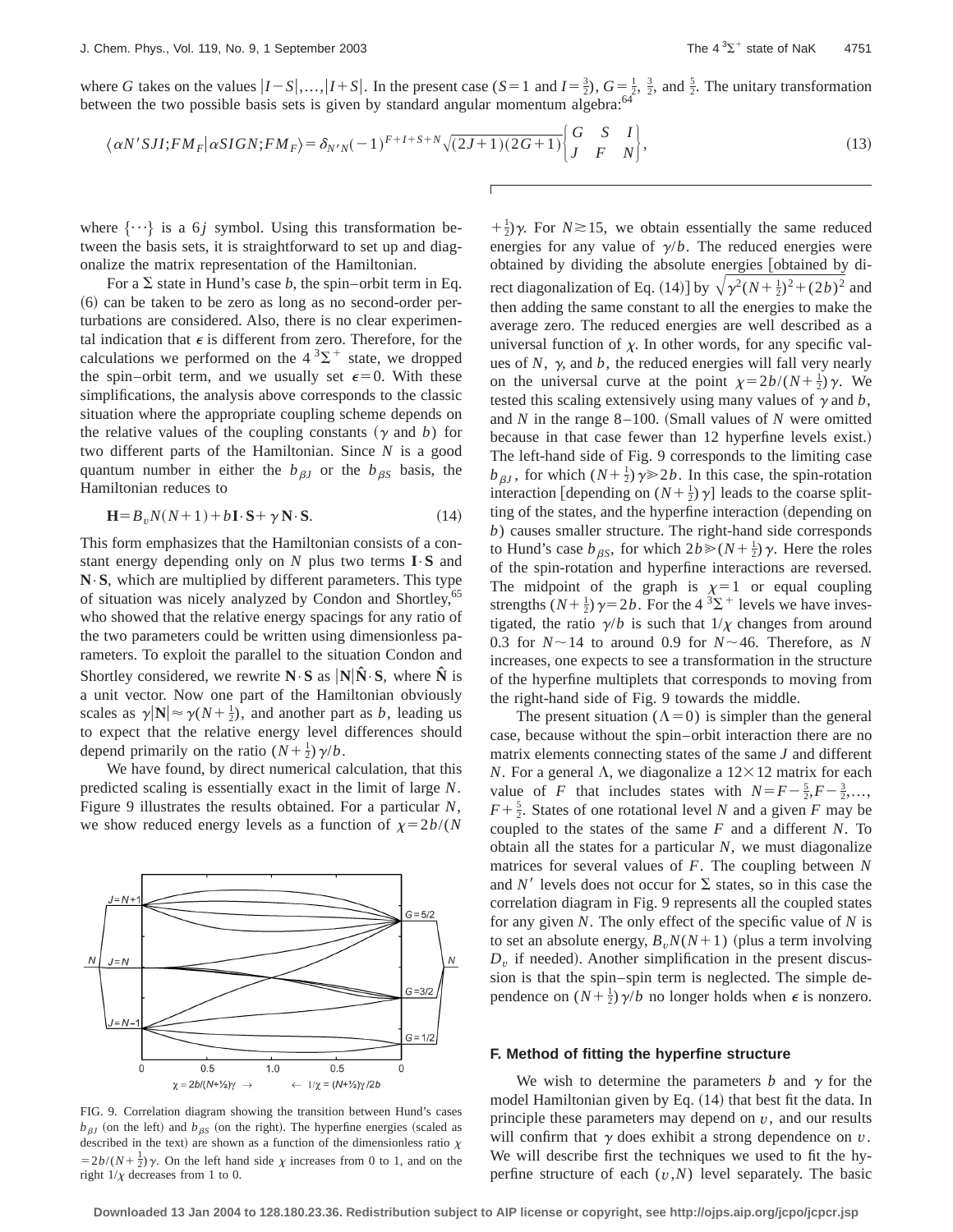TABLE IV. Results of individual fits that determined  $b$  and  $\gamma$  for each (*v*,*N*) level indicated. The last column gives the RMS deviation of fitted hyperfine level energies from the measured energies.

| $\upsilon$      | $\boldsymbol{N}$ | b<br>$(10^{-2}$ cm <sup>-1</sup> ) | $\gamma$<br>$(10^{-4}$ cm <sup>-1</sup> ) | RMS deviation<br>$(10^{-4}$ cm <sup>-1</sup> ) |
|-----------------|------------------|------------------------------------|-------------------------------------------|------------------------------------------------|
| $\overline{0}$  | 39               | 1.018                              | 1.44                                      |                                                |
| 1 <sup>a</sup>  | 37               | 1.0                                | 2.0                                       |                                                |
| $2^{\rm a}$     | 37               | 1.0                                | 2.0                                       |                                                |
| $4^{\rm a}$     | 39               | 1.0                                | 2.0                                       |                                                |
| $5^{\rm a}$     | 39               | 1.0                                | 2.0                                       |                                                |
| 6               | 39               | 1.013                              | 2.11                                      | 0.95                                           |
| 7               | 39               | 1.026                              | 2.32                                      | 1.94                                           |
| 8               | 39               | 1.018                              | 2.22                                      | 2.56                                           |
| 9 <sup>a</sup>  | 39               | 1.0                                | 2.0                                       |                                                |
| 11 <sup>a</sup> | 39               | 1.0                                | 2.0                                       |                                                |
| 13              | 37               | 0.910                              | 5.79                                      | 10.5                                           |
| 13              | 39               | 0.879                              | 6.46                                      | 15.6                                           |
| 15 <sup>a</sup> | 39               | 1.0                                | 2.0                                       |                                                |
| 16              | 39               | 1.047                              | 6.98                                      | 10.0                                           |
| 17              | 39               | 0.930                              | 3.46                                      |                                                |
| 17              | 37               | 0.952                              | 3.88                                      |                                                |
| 20              | 14               | 0.960                              | 4.72                                      | 3.50                                           |
| 23              | 37               | 0.974                              | 4.18                                      |                                                |
| 25              | 25               | 0.985                              | 3.18                                      | 4.16                                           |
| 25              | 27               | 0.996                              | 3.33                                      | 3.00                                           |
| 28              | 37               | 0.997                              | 3.66                                      | 6.01                                           |
| 28              | 39               | 0.983                              | 3.62                                      | 3.40                                           |
| 29              | 44               | 1.018                              | 3.73                                      | 5.59                                           |
| 29              | 46               | 1.030                              | 3.52                                      | 6.61                                           |
| 32              | 16               | 1.029                              | 4.02                                      | 3.53                                           |
| 34              | 39               | 1.034                              | 4.14                                      |                                                |

<sup>a</sup>For this  $v$ , the value of  $\gamma$  given is an estimated upper bound.

computational tool is a nonlinear least-squares fitting program based on the Levenberg–Marquardt algorithm.

As discussed in the previous section, we can calculate the energies of the 12 hyperfine levels for a given  $(v, N)$  for any specific values of *b* and  $\gamma$ . Since  $B_v$  (as well as  $D_v$  and *Tv*) contributes only an additive constant to the absolute energies [cf. Eq.  $(14)$ ], we can treat each  $(v, N)$  level completely independently if we consider only energy differences between the hyperfine levels. Twelve energies would provide 11 pieces of data to be fitted by two parameters. However, several issues complicate that simple picture. The 12 energy levels for each (*v*,*N*) could not always be clearly assigned to peaks in the experimental scans. In some cases, two or more levels were separated by less than their homogeneous linewidths. In other cases, peak positions were difficult to resolve due to low signal-to-noise ratios. Finally, one of the 12 lines is missing from each spectrum because of selection rules.

To account for these complications, we based the fitting procedure on the following two-step strategy. We first identified the peaks whose assignments were reasonably certain. For example, from Fig. 9 it is clear that, near the  $b_{\beta S}$  limit  $(1/\chi \ll 1$ , right-hand side of Fig. 9), the first three energies (counting from the bottom) are usually well separated and that the next three energies are always very close together. We normally took the average of the fourth, fifth, and sixth calculated hyperfine energies to give a single value to fit to the large central peak. The seventh peak (again, assuming the ordering on the right-hand side of the correlation diagram)





FIG. 10. Comparison between experiment and theory for the hyperfine splittings of the indicated  $(v, N)$  levels of the 4<sup>3</sup> $\Sigma$ <sup>+</sup> state. The horizontal axis is in  $cm^{-1}$ , and the displacement of each scan along the vertical axis is proportional to  $(N+\frac{1}{2})\gamma$ , according to the scaling predicted by theory. The largest peak of each experimental scan is lined up with the average of the three closely spaced theoretical levels. The stick spectra show the spacings predicted by the correlation diagram of Fig. 9. The line in each of the *P* and *R* spectra forbidden because of selection rules is omitted.

often could also be easily identified. This peak appears in the  $R$  branch spectrum shown in Fig. 2(d). We obtained preliminary values of *b* and  $\gamma$  for each (*v*,*N*) level by fitting three to five spacings between the clearly resolved peaks. The results of the preliminary fit predicted positions for all 12 hyperfine energies, and we used those positions to assign the remaining experimental peaks to specific states. The fit was then performed again, including additional energy spacings. The new values for *b* and  $\gamma$  never changed by more than 5%. Table IV shows the results of these fits. Table IV also reports estimates of  $b$  and  $\gamma$  for several additional experimental scans where some peaks were too close to be resolved. All of the results in the table are consistent with the conclusion that *b* has the value  $0.99 \pm 0.04$  cm<sup>-1</sup> for these  $4 \, {}^{3}\Sigma^{+}$  rovibrational levels. This result is within a few percent of values measured for the  $1^3\Delta$  (Ref. 1) and  $c(2)^3\Sigma^+$  (Refs. 26, 38, and 40) electronic states of NaK.

Once we have determined values of  $b$  and  $\gamma$  for each of the  $(v, N)$  levels considered, we can investigate how each scan corresponds to a different point on the correlation dia-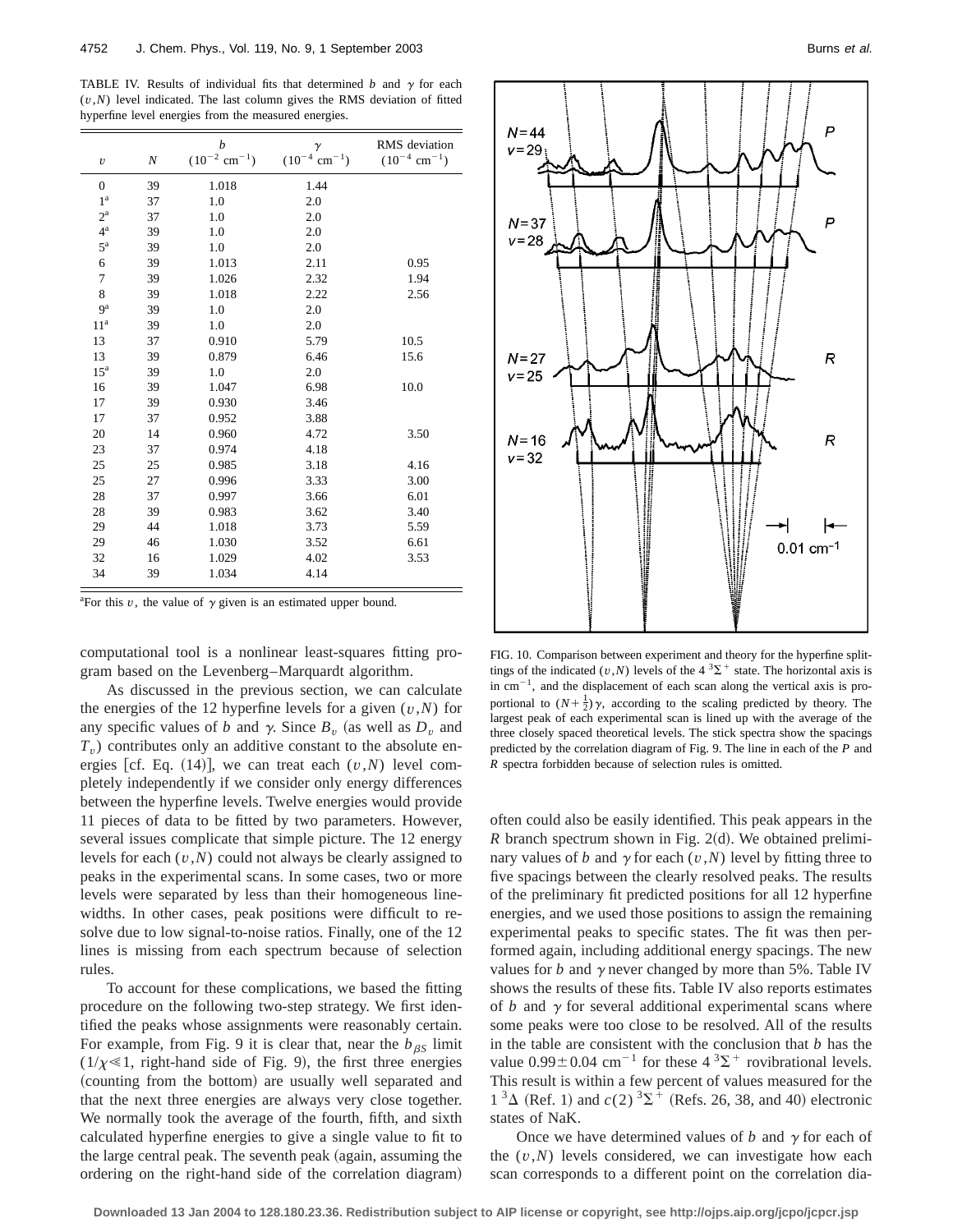

FIG. 11. The best-fit values of *b* and  $\gamma$  as a function of *v*. The circles indicate best-fit values, and the squares are estimated upper bounds.

gram in Fig. 9. Figure 10 shows selected results that illustrate how the experimental results for different  $(v, N)$  levels correspond to different intermediate angular momentum coupling. The dotted lines are theoretical calculations of the absolute energy spacings (horizontal axis) as a function of  $(N+\frac{1}{2})\gamma$  (vertical axis) for the fixed value *b*=0.977  $\times 10^{-2}$  cm<sup>-1</sup>, a typical value of *b* from the individual fits in Table IV.

Another way to consider the results is to examine the dependence of *b* and  $\gamma$  on *v*. Figure 11 presents our results in this way; the best-fit values are shown for every  $(v, N)$ level considered. The bottom panel shows that the dependence of *b* on *v* is quite weak. The most striking feature of the data is that  $\gamma$  exhibits a very strong  $\nu$  dependence. Our preliminary interpretation is that this structure arises because  $\gamma$  is the sum of two terms:  $\gamma = \gamma^{(1)} + \gamma^{(2)}$  (Refs. 66–69). Here  $\gamma^{(1)}$  arises in first-order perturbation theory as the average value, in the electronic state of interest, of a particular one electron operator.  $\gamma^{(2)}$  appears in second-order perturbation theory when the effects of other electronic states are taken into account. We suspect that  $\gamma^{(1)}$  depends smoothly on *v* over the range shown in the figure and that  $\gamma^{(2)}$  exhibits a strong dependence on *v* due to the varying strength of the perturbation by the nearby  $3<sup>3</sup>$ II electronic state.

We also investigated the effect of including a spin–spin interaction  $[cf. Eq. (6)]$ . We used the same procedure as before; several (*v*,*N*) scans were fitted separately. The parameters adjusted were  $b$ ,  $\gamma$ , and the spin–spin constant  $\epsilon$ . The final values of *b* and  $\gamma$  for each *v* were within 8% of those determined on the first pass. Most of the values of  $\epsilon$  fell between  $-2.4\times10^{-3}$  and  $-1.5\times10^{-3}$  cm<sup>-1</sup>, although the value for  $(v, N) = (25,27)$  was anomalously low ( $\epsilon = -5.4$ )  $\times 10^{-4}$  cm<sup>-1</sup>).

Including the spin–spin interaction leads to slightly better agreement between experiment and theory; the calculated energies come closer to several individual peaks. The values of *b* in the individual fits show a weak dependence on vibrational number, and the best fit values of  $\gamma$  still exhibit a strong dependence on *v*. Although we did not perform a full statistical analysis, we do not think including three adjustable parameters instead of two leads to any useful new information. The fit using *b* and  $\gamma$  appears preferable. The objective of further work will be to develop a quantitative explanation of the *v* dependence of these parameters.

## **IV. CONCLUSIONS**

We have measured the energies of 107 rovibrational levels of the NaK  $4 \, {}^{3}\Sigma^{+}$  state using PFOODR spectroscopy. We also measured spectrally resolved  $4 \times 3\Sigma^+ \rightarrow a(1) \times 3\Sigma^+$  boundfree fluorescence, which enabled us to establish the absolute vibrational numbering of the  $4^{3}\Sigma^{+}$  levels. The measured level energies were used to determine the  $4^{3}\Sigma^{+}$  potential with the RKR and IPA methods. The potentials obtained are very similar to the theoretical potential of Magnier *et al.*41,42 We also calculated the intensity of the bound-free fluorescence as a function of wavelength, using several transition dipole moment functions  $M(R)$ . The quality of the RKR and IPA potentials determined in this work is validated by their ability to reproduce the positions of the peaks and troughs of the oscillating spectra. Similarly, the quality of the transition dipole moment function is tested by its ability to reproduce the relative magnitudes of the peaks in the oscillatory spectra. The spectra calculated using the transition dipole moment of Magnier *et al.* agree very well with the experimental spectra, confirming the high quality of the theoretical calculations. A slightly better fit was obtained by varying *M*(*R*) using a quadratic trial function.

The  $4^3\Sigma^+$  hyperfine structure presents a unique signature pattern resulting from a combination of spin-rotation and Fermi-contact interactions. We have analyzed this structure and determined the Fermi contact constant *b* and the spin-rotation constant  $\gamma$  for many of the levels. The results indicate that the angular momentum coupling scheme varies with *N*, shifting from the limiting case  $b_{\beta S}$  towards  $b_{\beta J}$  as *N* increases. The Fermi contact constant is independent of vibrational level, while the spin-rotation parameter varies considerably with *v*. Future work will explore this dependence in more detail.

## **ACKNOWLEDGMENTS**

The authors acknowledge helpful conversations with David L. Huestis and Robert J. LeRoy. L.S.-M. is supported by an NSF graduate fellowship. A.D.W., F.H., and L.C. are supported by the NSF REU site grant in the Department of Physics at Lehigh University. A.D.W. is supported by a Lehigh University Dean's Fellowship. R.D.M. is supported by a Department of Education GAANN fellowship.

- ${}^{6}$ Li Li and A. M. Lyyra, Spectrochim. Acta, Part A  $55$ , 2147 (1999).
- ${}^{7}$ Li Li and R. W. Field, J. Mol. Spectrosc. **123**, 237 (1987).
- ${}^{8}$ Li Li, Q. Zhu, and R. W. Field, J. Mol. Spectrosc. **134**, 50 (1989).

<sup>&</sup>lt;sup>1</sup> J. Huennekens, I. Prodan, A. Marks, L. Sibbach, E. Galle, T. Morgus, and Li Li, J. Chem. Phys. **113**, 7384 (2000).

<sup>2</sup>V. S. Ivanov, V. B. Sovkov, Li Li, A. M. Lyyra, G. Lazarov, and J. Huennekens, J. Mol. Spectrosc. **194**, 147 (1999).

 $3H.$  Katô, M. Sakano, N. Yoshie, M. Baba, and K. Ishikawa, J. Chem. Phys. 93, 2228 (1990).

<sup>4</sup>Y. Liu, J. Li, H. Gao, D. Chen, Li Li, R. W. Field, and A. M. Lyyra, J. Chem. Phys. 108, 2269 (1998).

<sup>5</sup> J. Li, Y. Liu, H. Chen, H. Gao, J. Xiang, D. Chen, G. Wu, Li Li, and R. W. Field, J. Chem. Phys. **108**, 7707 (1998).